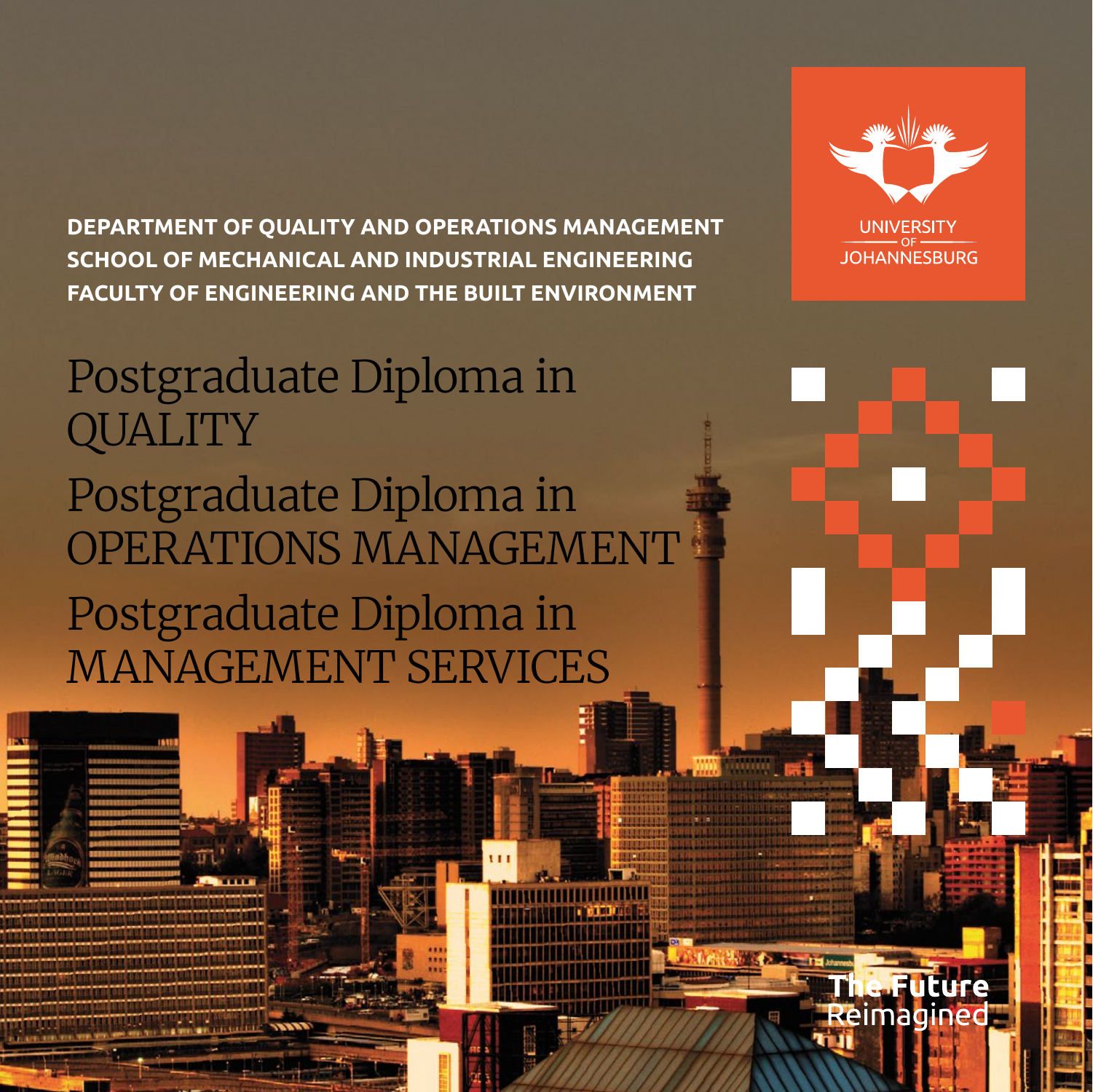# Postgraduate Diploma in QUALITY (1 year)

### **Purpose of the programme**

The purpose of the Postgraduate Diploma in Quality is to endow the student from a production and/or service environment to become a quality professional specialising in quality tools, techniques and projects. The qualifying person will apply their pragmatic capabilities and profiencies in decisions making and management of quality projects. The qualification is to intensify the student's skills and knowledge required for decision making, into sound quality practices. The proposed curriculum will enable the student to competently employ and integrate evidence-based techniques, practical experience and appropriate skills in an independent manner in conducting and managing research projects and application of an integrated system. Students will undertake a research dissertation related to operations management. The proposed program offers an opportunity to showcase the skills students acquired in classes during the year and to apply research practice. This activity will be supervised by a member of academic staff, who will guide and assist in conducting a literature review and carry out an appropriate study.

# **Minimum admission requirements**

The minimum admission requirement is a relevant BTech and Advanced Diploma qualification at NQF level 7 or NQF level 7 equivalent in quality related field with 120 credits. Students are selected on the basis of academic merit and an approved field(s) of study. An average mark of 60% in the previousdegree qualification is required.

#### **Modules**

| Module name                         | <b>NQF level</b> | <b>Credits</b><br>per module | Compulsory/<br>Optional |
|-------------------------------------|------------------|------------------------------|-------------------------|
| Advanced Project Management         | 8                | 20                           |                         |
| Integrated Management Systems       |                  | 20                           |                         |
| <b>Strategic Quality Management</b> | 8                | 20                           |                         |
| Ethics in Quality                   | 8                | 20                           |                         |
| Quality Project                     | 8                | 40                           |                         |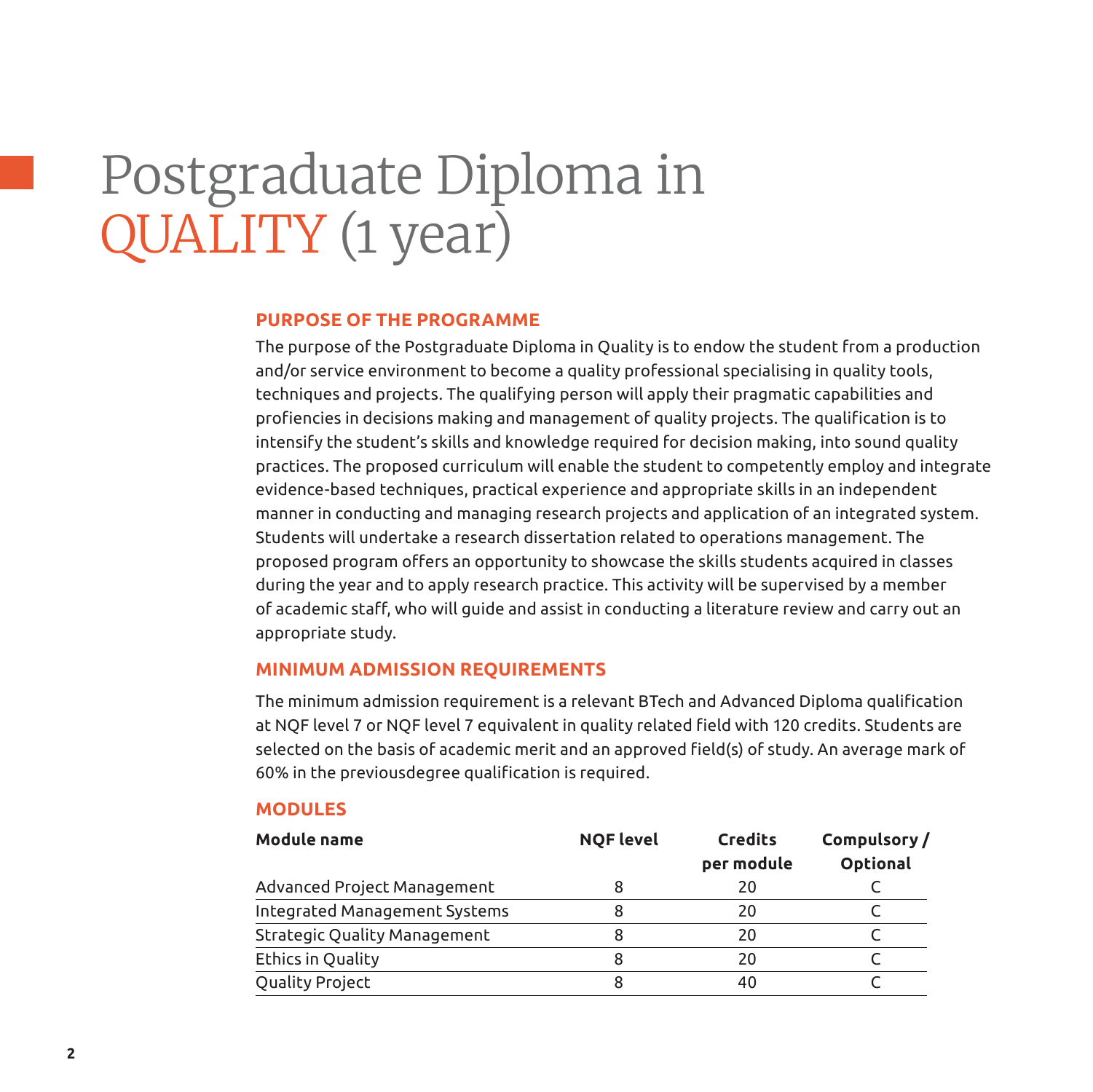# Postgraduate Diploma in OPERATIONS MANAGEMENT (1 year)

### **Purpose of the programme**

The purpose of the Postgraduate Diploma in Operations Management is to (1) give a gathered learning knowledge in particular operations administration issues in a national and universal environment for candidates with or without business or public administration foundation, operations management specifically; (2) build up a basic comprehension of the changing operations management technique and strategy setting inside the private, public and nonprofit associations; (3) develop competencies in strategic issues associated with organizations operations management function; (4) develop an intermediary understanding of fundamental concepts and principles from the various business and public disciplines; (5) improve students' administrative abilities through a pledge to an on-going administrative advancement; (6) urge students to think broadly and bridge gaps between theories and the actual practice of effective operations management; and (7) distinguish factors and create methodologies contributing to poverty alleviation and community development.

#### **Minimum admission requirements**

The minimum admission requirement is a relevant BTech and Advanced Diploma qualification in Operations Management or NQF level 7 equivalent in the respective field with 120 credits. Students are selected on the basis of academic merit and an approved field(s) of study. An average mark of 60% in the previous degree qualification is required.

#### **Modules**

| <b>Module name</b>            | <b>NOF level</b> | <b>Credits</b><br>per module | Compulsory/<br>Optional |
|-------------------------------|------------------|------------------------------|-------------------------|
| Operations Management 5       |                  | 20                           |                         |
| Advanced Project Management   |                  | 20                           |                         |
| Operations Management Tech 5  | 8                | 20                           |                         |
| Management of Change          | 8                | 20                           |                         |
| Operations Management Project |                  | 40                           |                         |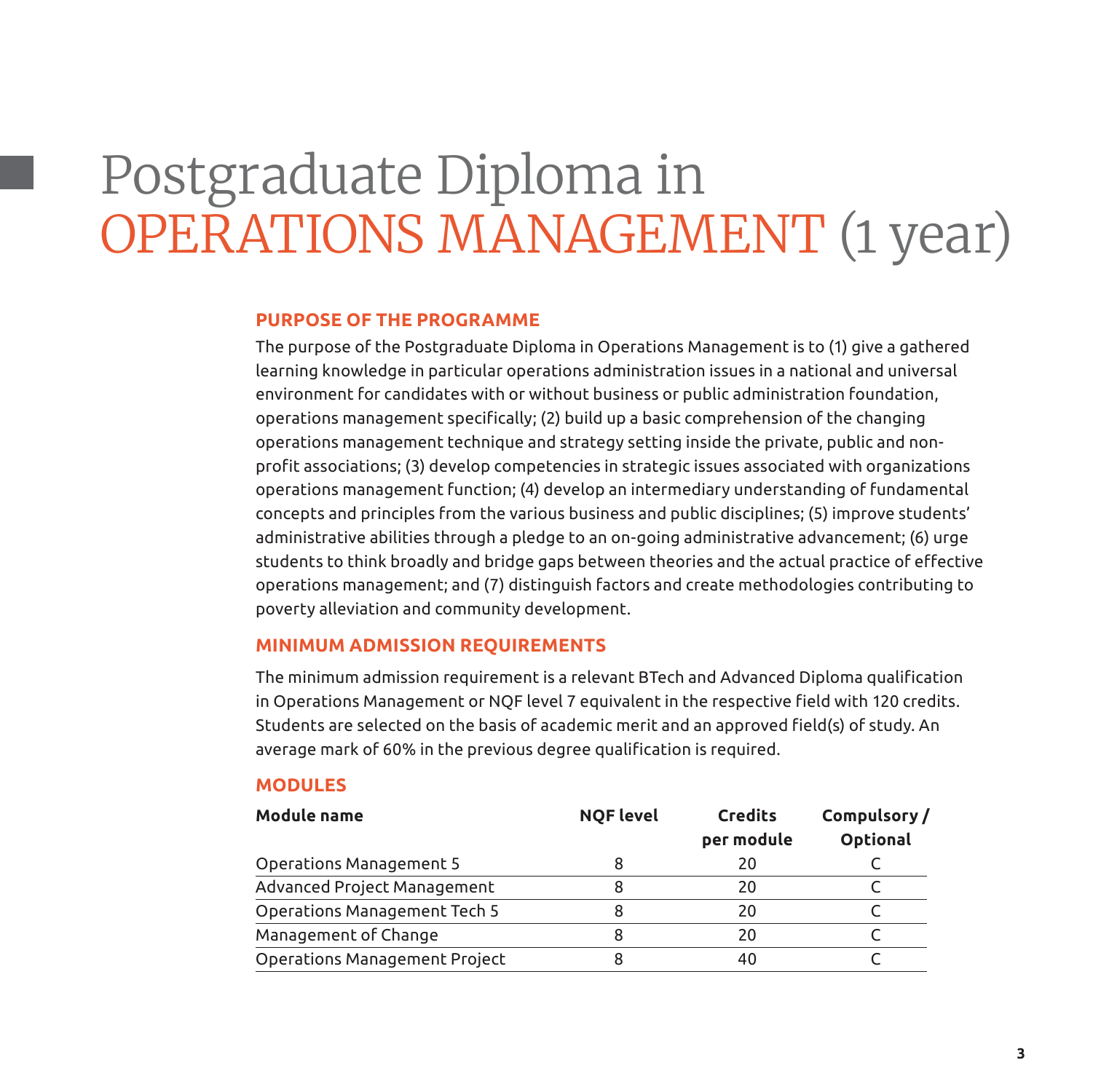# Postgraduate Diploma in MANAGEMENT SERVICES (1 year)

### **Purpose of the programme**

The purpose of the Postgraduate Diploma in Management Services is to improve the student's capabilities and proficiencies in decision making and developing their expertise in the management of projects. The aim of the programme is to transform the student's competencies in evaluating and assessing organisation's issues and problems with the purpose of resolution in relation to the improvement of management services.

It is within this mission that the Postgraduate Diploma in Management Services is developed (1) to create and develop suitably qualified students for the public sector, commerce and industry. (2) to maintain and enhance academic excellence through advanced research and instruction in Management Services, (3) to contribute to the development of South African commerce and industry through the provision of quality and professional consultancy services and industry based student projects, (4) to assist small to medium scale industries to establish sound Management Service practice.

#### **Minimum admission requirements**

The minimum admission requirement is a relevant BTech and Advanced Diploma qualification in Management Services or NQF level 7 equivalent in the respective field with 120 credits. Students are selected on the basis of academic merit and an approved field(s) of study. An average mark of 60% in the previous degree qualification is required.

#### **Modules**

| Module name                     | <b>NQF level</b> | <b>Credits</b><br>per module | Compulsory/<br>Optional |
|---------------------------------|------------------|------------------------------|-------------------------|
| Organisational Effectiveness 5A | 8                | 20                           |                         |
| Advanced Project Management     | 8                | 20                           |                         |
| Organisational Effectiveness 5B |                  | 20                           |                         |
| <b>Business Enterprise Law</b>  | 8                | 20                           |                         |
| Management Services Project     | 8                | 40                           |                         |